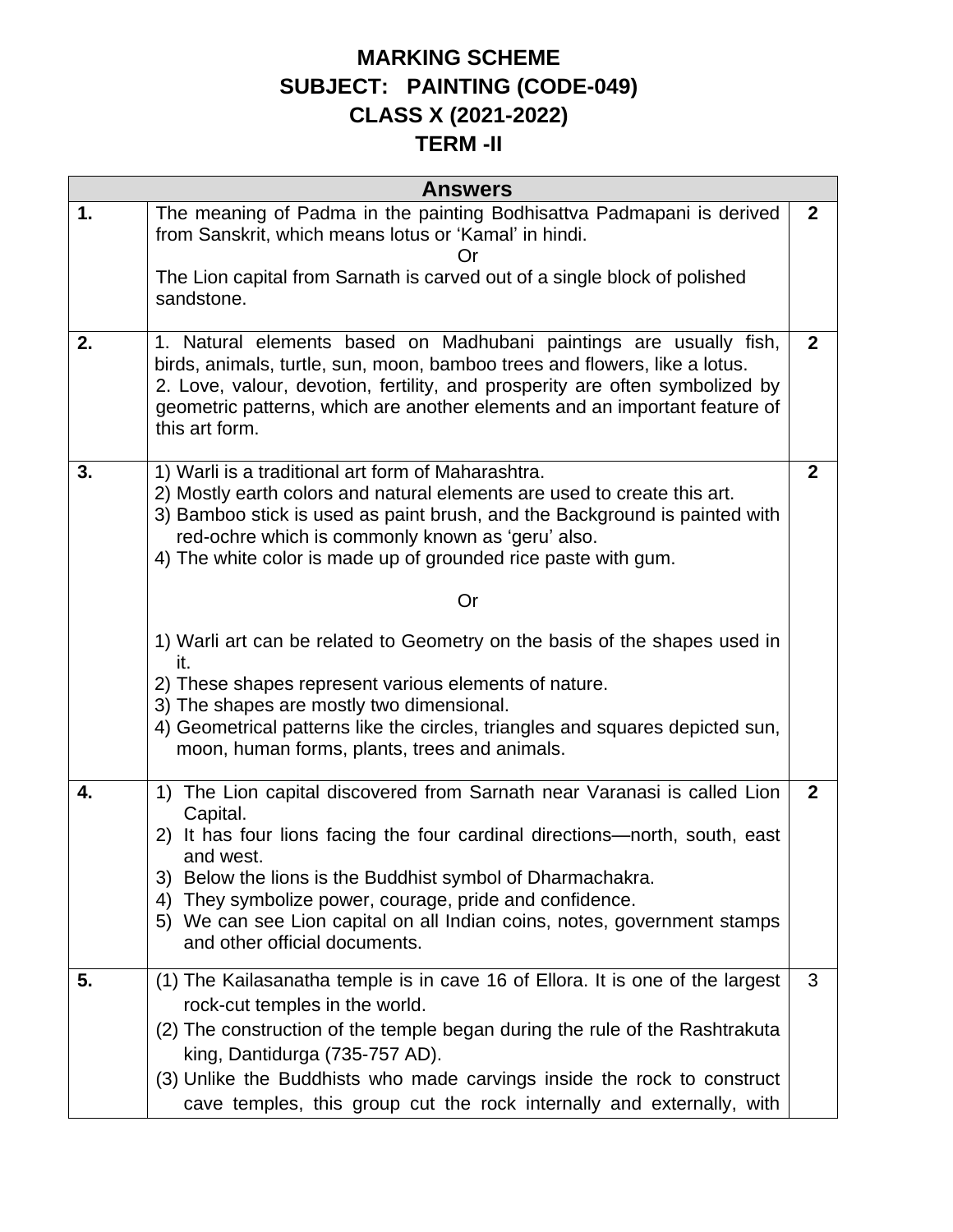precision, to build a monolithic rock temple.

- (4) At the entrance there is a huge rock screen with carvings and a twolevel doorway with eaves on top.
- (5) A door on the lower level leads into the double-storey gopuram, which has exquisitely carved sculptures on the walls.
- (6) Goddesses Ganga and Yamuna flank the entrance gateway.
- (7) Apart from the gopura, the main temple has a sabha griha (hall), vestibules and a Nandi mandap which leads to the garba griha (sanctum) with the Shiv linga, all of which are profusely carved and with Dravidian shikharas (towers).
- (8) A bridge connects the Nandi mandap to the gopuram.
- (9) The stiff climb up the hill was made worthwhile by the loveliness of the lotus on the roof of the sanctum.
- (10) There are many beautiful carvings: of Durga, Mahishasuramardini, Gajalakshmi seated in a lotus pool, Shiva as Ardhanari and Virbhadra, Ravana shaking the Kailash parvat, and the Mahabharata and Ramayana panels.

## Or

Bodhisattva Padmapani is a painting from cave no.1 at Ajanta in central India late 5th century, likely 477.

- 1) This extraordinary mural painting survives from early medieval India, preserved in the interior of the rock-cut Buddhist monastery of Ajanta.
- 2) In this painting, the bodhisattva Padmapani is among a crowd of devotees, both princesses and commoners. With long hair hanging down below a jeweled crown, he stands holding his attribute, a lotus flower known as Padma, in his right hand. Padma is the Sanskrit word for lotus
- 3) Downcast lotus shaped eyes that are half closed.
- 4) A full and sensuous lower lip.
- 5) Neat bow shaped eyebrows.
- 6) Chiseled Nose White color has been used to show its shape.
- 7) An expansive chest and a narrow waist.
- 8) Arms are a little awkward and two arms look a little different. This is because as per the canonicals of Indian sculpture or Shilpashastras the Mahapurush or the great men are supposed to have arms that look like elephant trunks. Arms are also supposed to be long enough to reach their knees.
- 9) Fingers are long and tapering making them look very delicate, especially as they hold the lotus.
- 10)An Ekavali or a single pearl string around the neck with a blue sapphire in the middle. The pearls become smaller as they go around – a design that you can still see in practice.
- 11)This painting is made on a dry surface using a technique known as